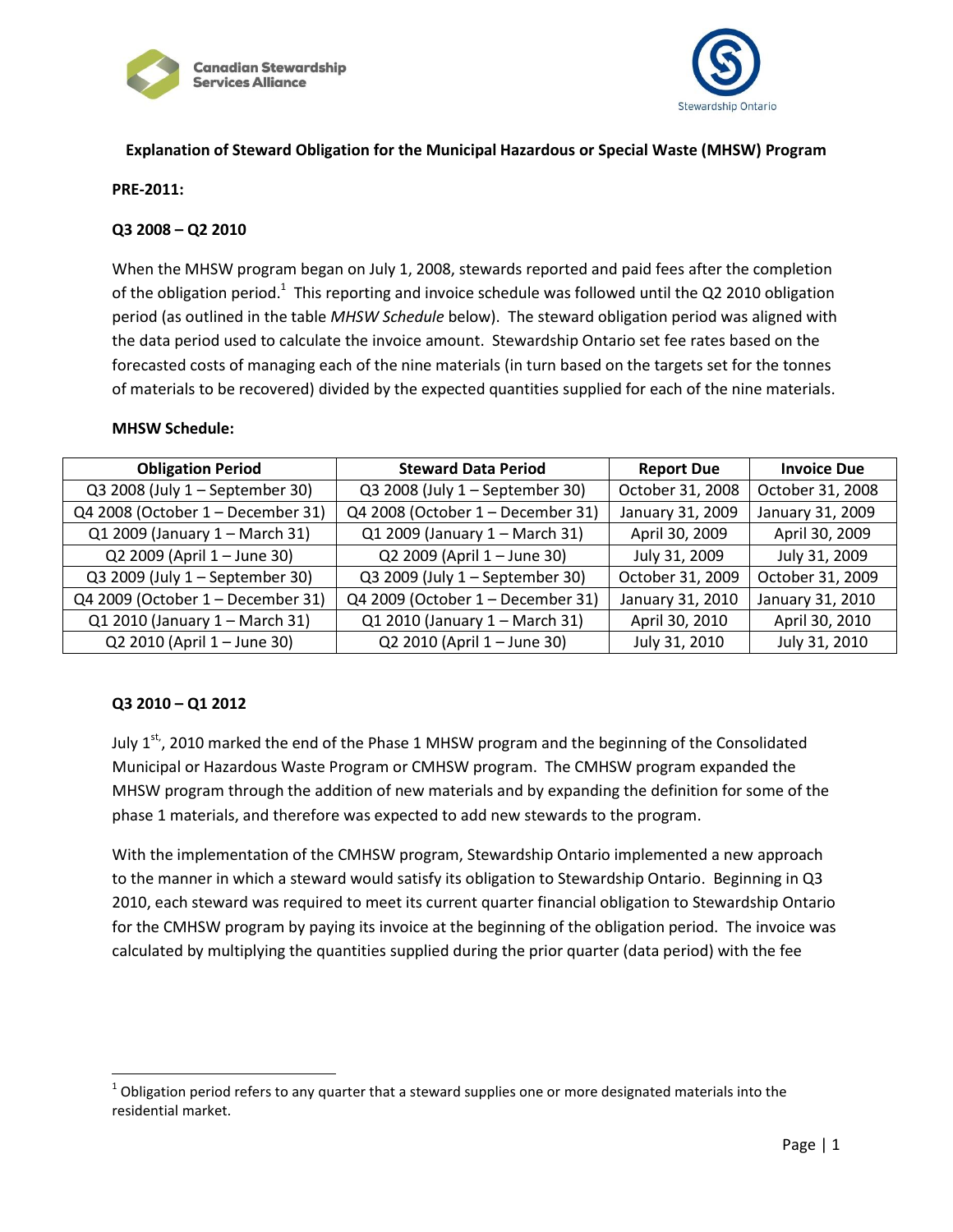



rates by material. The transition to the new model was required in order to enable Stewardship Ontario to generate the cash flow required to manage its business (i.e., pay its bills as they were incurred).<sup>2</sup>

To transition to the new "payment in at the beginning of the quarter" model, 2010 Q2 data was used twice. Once to calculate the Q2 2010 obligation period invoice associated with the MHSW program and a second time to calculate the Q3 2010 obligation period invoice associated with the CMHSW program. Both the Q2 and Q3 2010 invoices were due on July 31, 2010. It is important to note that despite receiving two invoices calculated using Q2 2010 data, these invoices were related to two different obligation periods; the first was issued to meet the steward's Q2, 2010 obligation ("paid at the end of the quarter") and the second to meet its Q3, 2010 obligation ("paid at the beginning of the quarter"). Use of each steward's quantities supplied from the prior period was the method selected by Stewardship Ontario to distribute cost among stewards.

As before, Stewardship Ontario set fees per material based on the forecasted cost of managing each material divided by the expected quantity supplied of each material.

At the end of July 2010, the Government of Ontario initiated a review of the CMHSW program and prevented Stewardship Ontario from amending the fee rates for the original nine MHSW materials pending completion of the review. The review included a postponement of the expansion of the program from nine to twenty-three materials. Stewardship Ontario issued credits to those stewards that received invoices for the new materials which effectively canceled the invoice amounts associated with these materials.

The stewards for the nine materials continued to pay at the beginning of the quarter.

The table below ("CMHSW Schedule") summarizes stewards' reporting and fee payment obligations during this period.

| <b>Obligation Period</b>          | <b>Steward Data Period</b>        | <b>Report Due</b> | <b>Invoice Due</b>  |
|-----------------------------------|-----------------------------------|-------------------|---------------------|
| Q3 2010 (July 1 - September 30)   | Q2 2010 (April 1 - June 30)       | July 31, 2010     | July 31, 2010       |
|                                   |                                   |                   | (payment extension: |
|                                   |                                   |                   | September 30,       |
|                                   |                                   |                   | 2010)               |
| Q4 2010 (October 1 – December 31) | Q3 2010 (July 1 – September 30)   | October 31, 2010  | October 31, 2010    |
| Q1 2011 (January 1 - March 31)    | Q4 2010 (October 1 - December 31) | January 31, 2011  | February 28, 2011   |
| Q2 2011 (April 1 - June 30)       | Q1 2011 (January 1 - March 31)    | April 30, 2011    | May 31, 2011        |
| Q3 2011 (July 1 - September 30)   | Q2 2011 (April 1 - June 30)       | July 31, 2011     | August 30, 2011     |
| Q4 2011 (October 1 – December 31) | Q3 2011 (July 1 - September 30)   | October 31, 2011  | November 30, 2011   |
| Q1 2012 (January 1 - March 31)    | Q4 2011 (October 1 - December 31) | January 31, 2012  | February 28, 2012   |

# **CMHSW Schedule:**

 $\overline{\phantom{a}}$ 

 $2$  Due to the program expansion, the supply chain service provider community grew to include more commercial partners; these partners were expected to file claims promptly and Stewardship Ontario was expected to pay claims in accordance with their contractual obligations.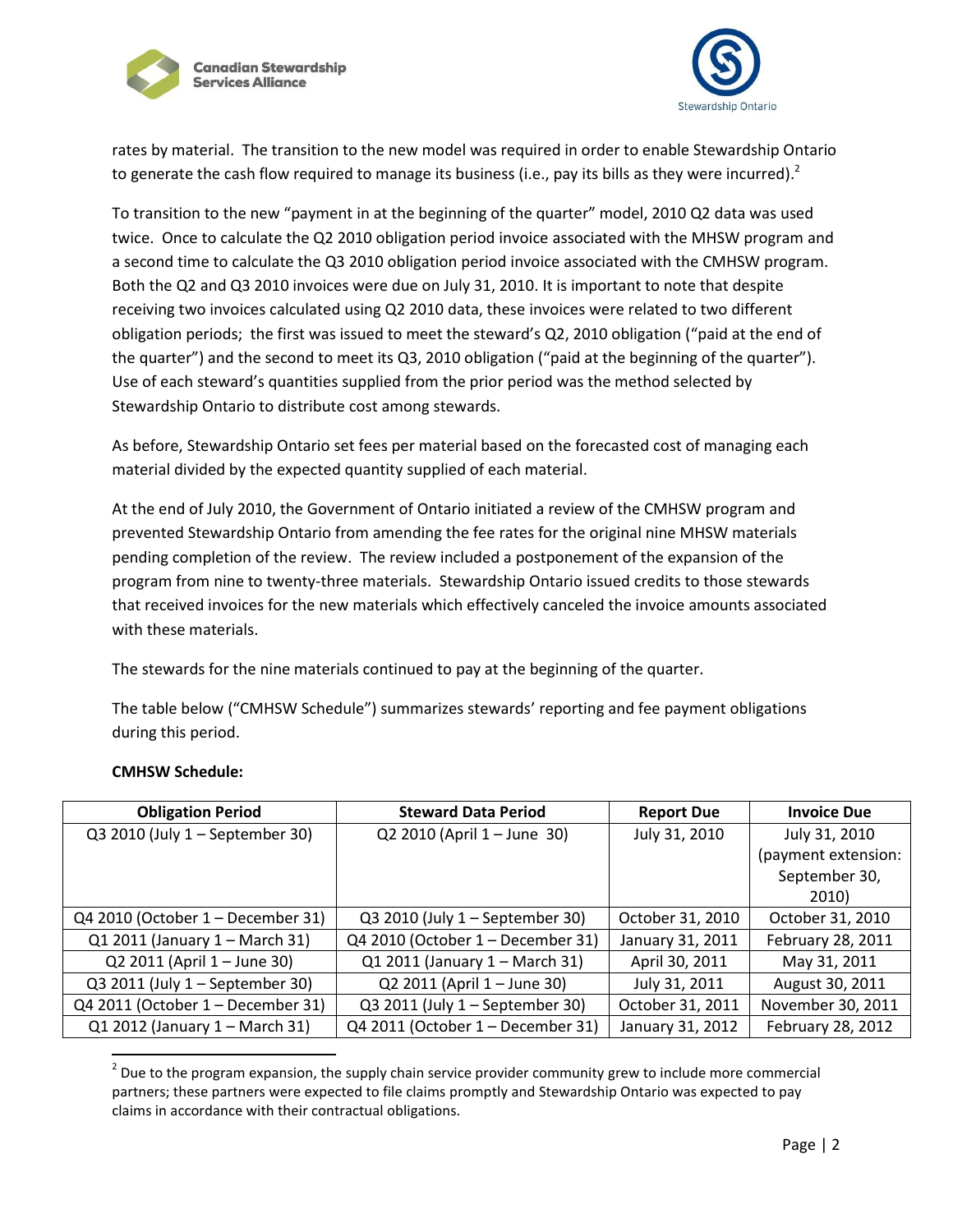



# **POST-2011:**

# **Deficit Period (Q3, 2008 – Q4, 2011)**

As a new program, the ability of Stewardship Ontario to set MHSW fees to match program costs differed by material. In all cases, fees were calculated once annually, and relied on sales estimates, supply chain performance and cost estimates.<sup>3</sup> From the start of the program in Q3, 2008 through to Q4, 2011, quarterly fees for the units/kilograms/litres reported and used to calculate the invoices paid by stewards did not cover the annual costs incurred by Stewardship Ontario for all but two materials.

A number of factors contributed to the creation of deficits. As mentioned above, during Q3 2010, Stewardship Ontario was prevented from increasing fees when the program entered the review period, which caused the deficits (or surpluses in the case of two materials) to continue to increase. It is important to note that the factors underlying these "frozen" fees changed when Stewardship Ontario was informed it would not be expanding its program to twenty-three materials but would continue to manage nine materials – anticipated economies of scale were lost and these economies had been recognized during the process of establishing the "frozen" fees. Targets were exceeded for some materials (i.e., tonnes collected exceeded the forecast), which resulted in increased costs. As well, stewards were reporting less than anticipated, which resulted in lower than anticipated revenues. All of these factors contributed to the accumulation of deficits.

# **Regulation 11/12 (Implemented Q2 2012)**

In February 2012 the Government of Ontario completed its program review and issued regulation 11/12 which states:

- 1. Beginning with Q2 2012, Stewardship Ontario must recover the previous quarter's costs by invoicing each steward for its share of those costs, where the share is based on a Steward Share Assessment(SSA);
- 2. Stewardship Ontario must recover the deficit amounts that accumulated from Q3 2008 through Q4 2011 based on a steward share assessment (SSA)\*; and,
- 3. Stewards must pay the stewardship invoices associated with the designated MHSW waste they supply (voluntary remitters may report on behalf of the steward but can no longer pay stewardship invoices associated with the steward's designated MHSW waste).

## **\*SSA Calculation**

 $\overline{\phantom{a}}$ 

The steward's SSA is calculated by dividing the quantity supplied by the steward of a particular material by the total quantity supplied by all stewards of that material.

The steward's share of the deficit, or the steward's SSA with respect to the deficit, was calculated by dividing the total quantity the steward supplied for the material in deficit during the deficit period by

 $^3$  This document does not address the details behind the determination of fees by material (i.e., fee methodology).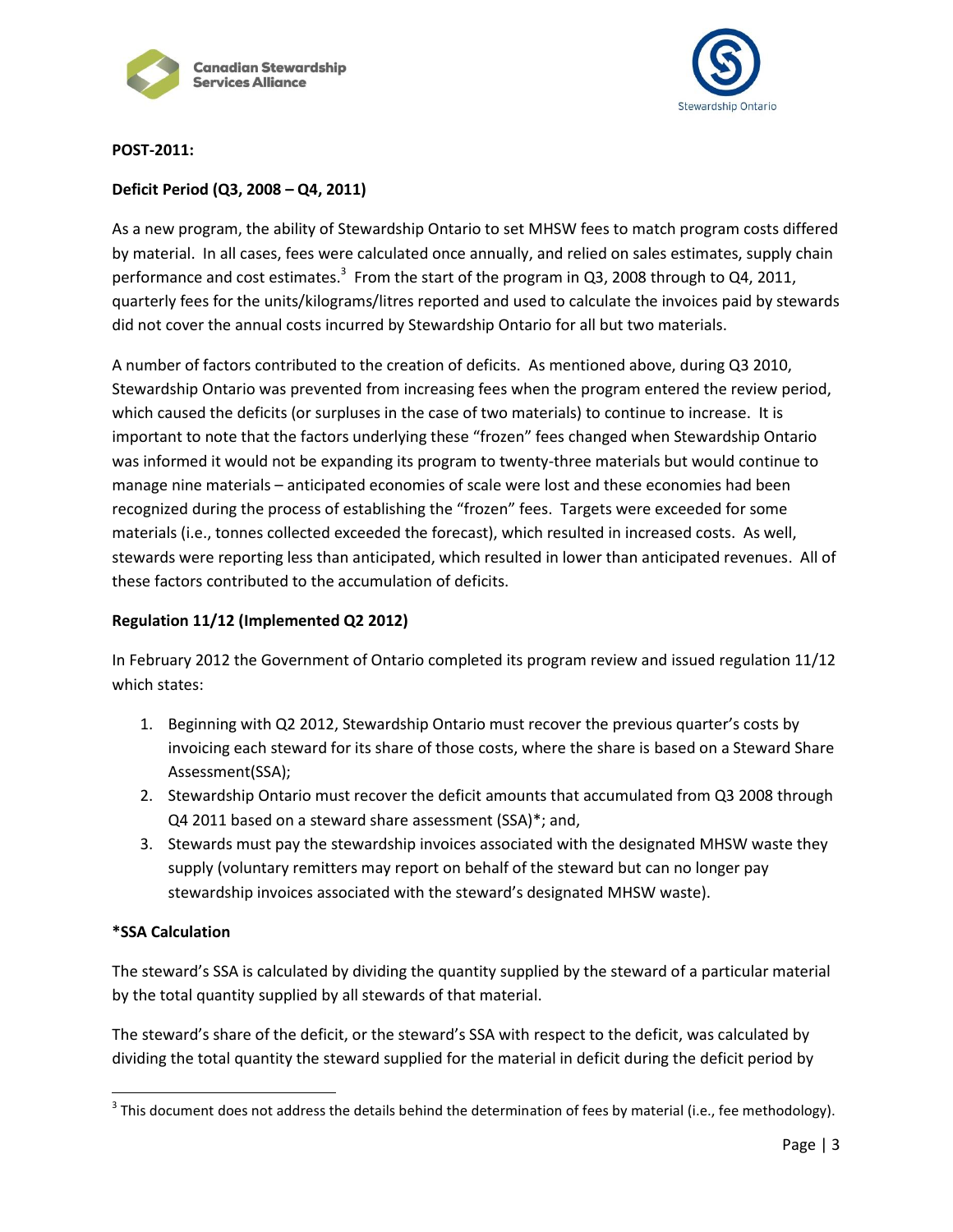



the total quantity supplied by all stewards of the same material during the deficit period. The dollar amount of the deficit associated with the material in question is then multiplied by the steward's SSA to arrive at its deficit invoice. The steward is permitted to pay its portion of the deficit in twelve installments as per the table "Deficit Recovery Schedule" below.

A steward's quarterly SSA is calculated by dividing the quantity of a material supplied by the quantity supplied by all stewards of that material during a quarter. The quarterly costs incurred in the prior quarter are multiplied by the steward's SSA to arrive at its quarterly invoice. The Q2, 2012 invoice was calculated using the steward's Q1 Report (Q4 2011 data) and Q1 2012 costs. The Q3 2012 invoice is calculated using the steward's Q2 Report (Q1 2012 data) and the Q2 2012 costs, and so on.

## **True-Up Calculations**

Individual Quarterly steward invoices may not be fairly distributed across the steward universe due to fluctuating SO costs and variations in individual stewards sales cycles and in quantities reported from quarter to quarter; to address this issue, an annual "true-up" calculation is performed. (Please consult Stewardship Ontario's website [2012 Annual True-Up](http://www.stewardshipontario.ca/download/2012-annual-true-up-q1-2013-ssa-supporting-information) for a detailed explanation of the "true-up" process.) In April of 2013, an annual "true-up" calculation was performed and credit or debit memos were issued to stewards depending upon the outcome of their annual SSAs applied to annual costs relative to their quarterly SSAs applied to quarterly costs. In 2013, a decision was made to calculate stewards' quarterly invoices by applying the annual 2012 steward SSAs (instead of fluctuating quarterly SSAs) to quarterly cost figures. An annual "true-up" of the 2013 data will be performed during 2014 and debits and credits will be issued accordingly.

| <b>Installment Number</b> | % of Deficit Recovered | <b>Payment Due</b> |
|---------------------------|------------------------|--------------------|
| 1                         | 8.33%                  | May 31, 2012       |
| 2                         | 8.33%                  | August 30, 2012    |
| 3                         | 8.33%                  | November 30, 2012  |
| 4                         | 8.33%                  | February 28, 2013  |
| 5                         | 8.33%                  | May 31, 2013       |
| 6                         | 8.33%                  | August 30, 2013    |
| 7                         | 8.33%                  | November 30, 2013  |
| 8                         | 8.33%                  | February 28, 2014  |
| 9                         | 8.33%                  | May 31, 2014       |
| 10                        | 8.33%                  | August 30, 2014    |
| 11                        | 8.33%                  | November 30, 2014  |
| 12                        | 8.37%                  | February 28, 2015  |

#### **Deficit Recovery Invoice Schedule**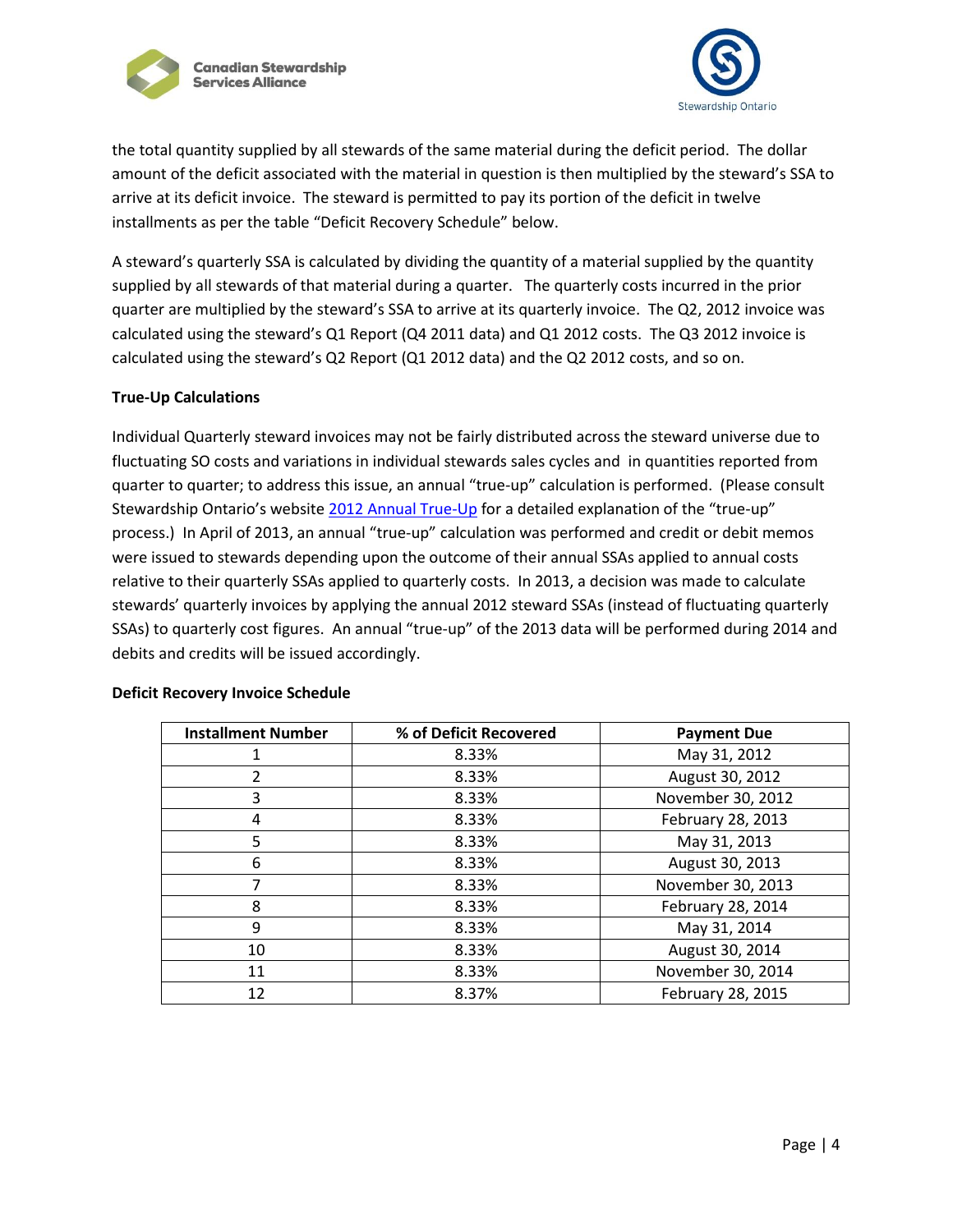



## **Cost Recovery is the New Paradigm for MHSW:**

Reg.11/12 requires Stewardship Ontario to recover all costs incurred by the MHSW program as follows:

- 1. **Costs incurred from Q3 2008 – Q4 2011, inclusive, including program start-up expenses,** are recovered through invoices paid by stewards from Q4 2008 through Q4 2011, in addition to the stewards' deficit recovery invoices which are calculated based on each steward's SSA (note that material surpluses were or are being returned to stewards)
- 2. **Costs incurred in Q1 2012, and going forward,** are recovered in the following quarter based on invoices to stewards calculated using each steward's SSA.
- 3. **Stewards must pay all stewardship fees** related to the designated materials they supply (as a result, "voluntary remitters" became "voluntary reporters" as they were no longer allowed to pay invoices for materials for which they were not the obligated stewards).**<sup>4</sup>**

Note that until Q2, 2012, quarterly invoices were calculated based on quantities supplied by a steward (a means of allocating estimated cost) and fees (based on forecasted costs). Ultimately actual costs incurred (the residual not covered by the quarterly invoices) and an SSA was used to calculate the steward's deficit invoice.<sup>5</sup>

# **Q1 2012 invoice:**

 $\overline{\phantom{a}}$ 

Stewards met their Q1 2012 financial obligation by paying their Q1 2012 invoices, issued on January 31, 2012, by February 28, 2012. The fee rates used to calculate these invoices had been set to cover costs for an entire year and were not changed quarterly to reflect seasonality within the cost cycle, and had remained unchanged since July 2010 in accordance with the Minister's direction.

Regulation 11/12 directed Stewardship Ontario to recover costs associated with a prior period by applying the SSA to a current obligation period. This meant that Q2 2012 invoices were based on Q1 2012 costs.

The revenue generated by Stewardship Ontario from the Q1 2012 fee-based steward invoices was applied to working capital reserves. This alternative was selected to prevent Stewardship Ontario from having to increase quarterly costs by a reserve amount (which would have been included as an expense in a future SSA cost recovery calculation).

 $<sup>4</sup>$  In order to accommodate this change, Stewardship Ontario provided each steward with voluntary reporter</sup> agreements with multiple invoices in equal amounts – a separate invoice was generated for the steward and each voluntary reporter (with the name of the voluntary reporter noted in the invoice header). The amounts of each invoice do not correspond to the quantities reported by the voluntary stewards. Due to system and technical issues, this approach was used to invoice the steward. The invoices were not intended to provide stewards with information that would allow them to pass through stewardship fees to their customers/voluntary reporters. However, the quantities reported by each voluntary reporter are available to stewards through the portal.

<sup>&</sup>lt;sup>5</sup> Stewards will be unable to reconcile sum of their invoice amounts for the period to their quantities supplied multiplied by the appropriate fee rates because their Q2 2010 data was used twice (to produce both the Q2 2010 and Q3 2010 invoices).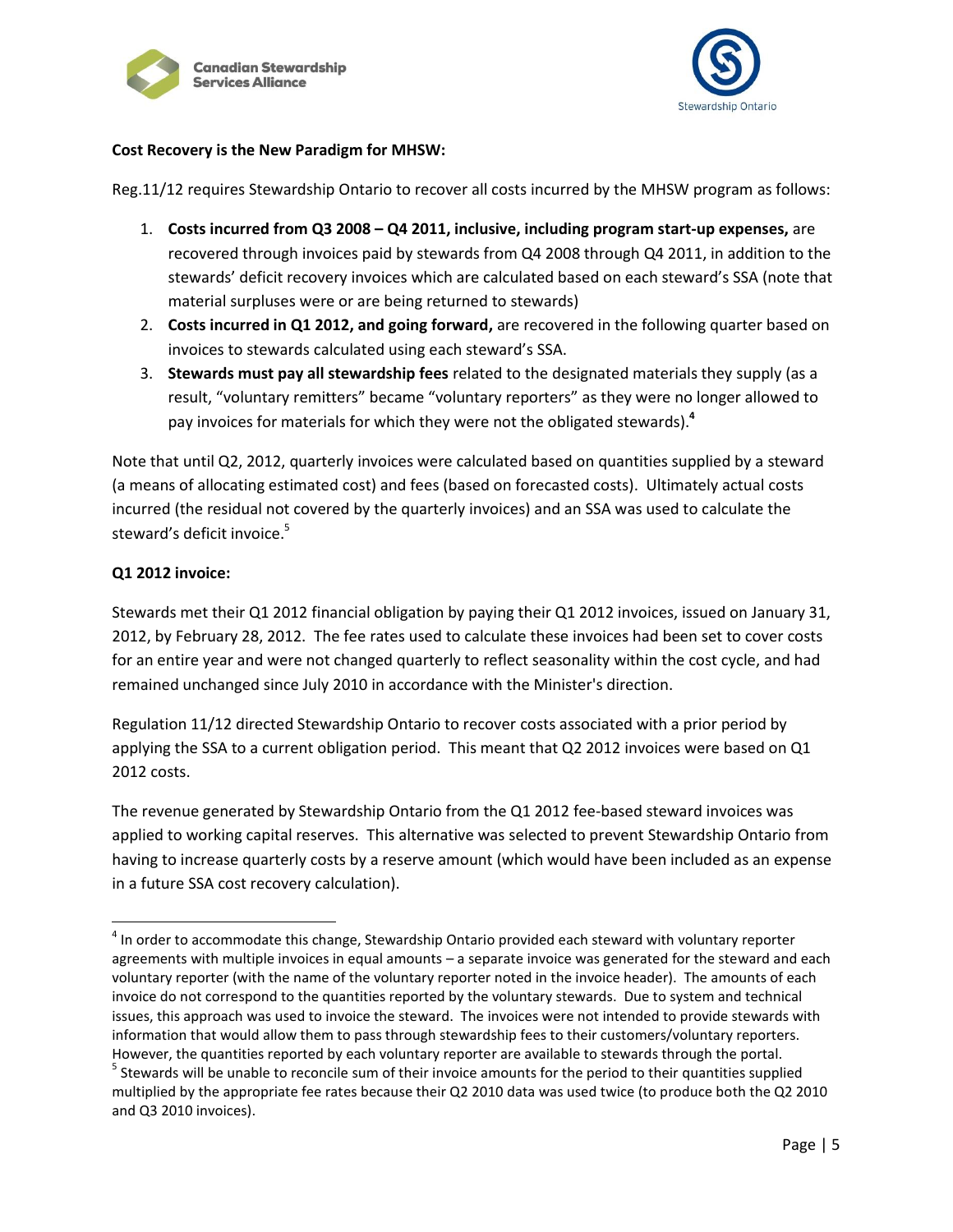



# **Post Reg. 11/12 Invoicing**

To reiterate, regulation 11/12 changed the way stewards were invoiced. To calculate the steward's first SSA, Stewardship Ontario used the steward's last available report or data period. This was the 2012 Q1 report, containing 2011 Q4 data. This data was used to calculate a steward's 2012 Q2 SSA and invoice.

Steward reporting was not affected; Stewards continue to report the as they have since Q3 2010.

### **Invoice calculation per material:**

SSA x Total Costs in the quarter to manage a material

### **Current MHSW Schedule**

| <b>Obligation Period</b>          | <b>Steward Data Period Used for</b> | Invoice based on     | <b>Invoice Due</b> |
|-----------------------------------|-------------------------------------|----------------------|--------------------|
|                                   | invoicing                           | Stewardship          |                    |
|                                   |                                     | <b>Ontario Costs</b> |                    |
| Q2 2012 (April 1 – June 30)       | Q4 2011 (October 1 – December 31)   | Q1 2012              | May 31, 2012       |
| Q3 2012 (July 1 - September 30)   | Q1 2012 (January 1 - March 31)      | Q2 2012              | August 30, 2012    |
| Q4 2012 (October 1 – December 31) | Q2 2012 (April 1 - June 30)         | Q3 2012              | November 30, 2012  |
| Q1 2013 (January 1 - March 31)    | Q3 2012 (July 1 - September 30)     | Q4 2012              | February 28, 2013  |
| Q2 2013 (April 1 - June 30)       | Q4 2012 (October 1 – December 31)   | Q1 2013              | May 31, 2013       |
| Q3 2013 (July 1 - September 30)   | $Q1$ 2013 (January 1 – March 31)    | Q2 2013              | August 30, 2013    |
| Q4 2013 (October 1 – December 31) | Q2 2013 (April 1 - June 30)         | Q3 2013              | November 30, 2013  |
| Q1 2014 (January 1 - March 31)    | Q3 2013 (July 1 - September 30)     | Q4 2013              | February 28, 2014  |

#### **Exiting Stewards**

A steward is obligated until it no longer supplies MHSM to the Ontario market. The first quarter during which a steward does not supply MHSM to the Ontario market marks the first quarter during which the steward is no longer a steward and is no longer obligated to report and pay fees **Example - Steward does not supply MHSM in Q4 2013 (Steward does supply MHSM during Q3 2013):** 

| <b>Obligation Period</b>         | <b>Steward Data Period Used for</b> | <b>Report Due (based</b> | <b>Invoice Due</b>      |
|----------------------------------|-------------------------------------|--------------------------|-------------------------|
|                                  | invoicing                           | on previous              |                         |
|                                  |                                     | <b>Quarters Data)</b>    |                         |
| Q1 2013 (January 1 - March 31)   | Q3 2012 (July 1 – September 30)     | January 31,2013          | February 28, 2013       |
| Q2 2013 (April 1 – June 30)      | Q4 2012 (October 1 - December 31)   | April 30,2013            | May 31, 2013            |
| Q3 2013 (July 1 - September 30)  | Q1 2013 (January 1 - March 31)      | July 31, 2013            | August 30, 2013         |
| Q4 2013 (October 1 - December 31 | Q2 2013 (April 1 - June 30)         | *Not Required to         | *No Invoice Sent due to |
|                                  |                                     | Report                   | Non-Obligation          |
| Q1 2014 (January 1 - March 31)   | Q3 2013 (July 1 – September 30)     | *Nothing to Report       | *No Invoice Sent due to |
|                                  |                                     |                          | Non-Obligation          |